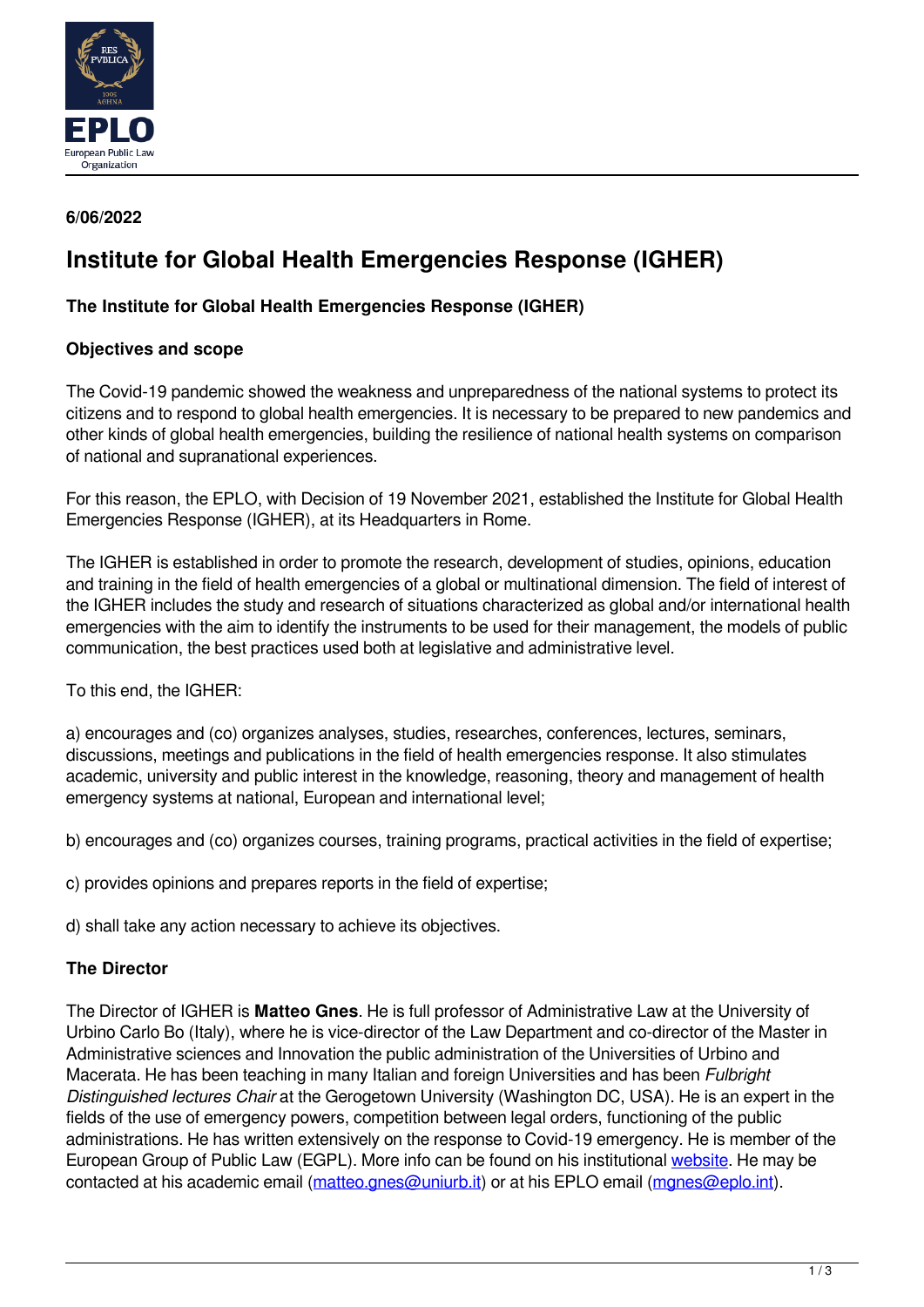

# **The Advisory Council**

The Director of the IGHER is supported by the Advisory Council, composed of top-ranking scientists and experts of fields relative to Global Health Emergencies Response from all over the world, offering its academic experience when needed.

The current members of the Advisory Council, appointed by Decision of the EPLO Executive Committee, are:

**Antonio Bartolini** is full professor of Administrative Law at the University of Perugia, Italy. He has been councilor for public administration and institutional reforms and councilor for health.of the Umbria Region.He is member of the European Group of Public Law (EGPL). More info can be found on his institutional [website.](https://www.unipg.it/personale/antonio.bartolini/cv)

**Martina Conticelli** is full professor of Administrative Law at Tor Vergata University of Rome. She is member of the European Group of Public Law (EGPL), the Research Network on EU Administrative Law (ReNEUAL), and of The Transnational Administrative Law Network. She Coordinated the Tor Vergata Unit within the CoCEAL ERC project, and took part to Jean Monnet Activities. She was Jemolo Fellow at Nuffield College (Oxford), and visiting researcher/invited speaker in Canada, Finland, France, Greece, Spain. Recent works include expropriation, regulatory takings, health care, procedural requirements in national administrative procedures, European procedures and global ones.More info can be found on her institutional [website.](https://economia.uniroma2.it/faculty/47/conticelli-martina)

**Yiannis Drossos** is professor emeritus of Constitutional Law at the Law School of Athens University. The main field of his research and academic activity is Public law and European Union law. He is member of the Board of directors of the EPLO, former Member of the Highest Special Court of Greece. He is author of numerous books and articles in the field of his specialty. His last book is "The flight of Icarus. European Legal Responses Resulting from the Financial Crisis" (Hart Publishing, 2020).

**Pascale Gonod** is full professor of Public Law at the Sorbonne Law School - University of Paris 1 (Panthéon-Sorbonne), senior member of the *Institutuniversitaire* de France (2011-2016), director of the Master 2 in Fundamental Public Law.She was a member of the Superior Council of Administrative Courts and Administrative Courts of Appeal (2015-2018), and member since 2015 of the Board of Directors of the National School of Magistracy and since 2020 on the Superior Commission of the Council of State.She teaches general administrative law, administrative trial law, administrative science and comparative administrative law. His research activities and publications focus on these areas and on the history of legal thought. She is the author of several works relating to the Council of State and administrative justice and participates in various European groups of public law.She directs the "Rivages du droit" collection (Dalloz).More info can be found on her institutional [website](https://www.pantheonsorbonne.fr/page-perso/pgonod).

**Sanja Krestalica** is assistant professor in Public International Law and EU law at the Faculty of Law of The University of East Sarajevo. More info can be found on her institutional [website](https://www.pravni.ues.rs.ba/nastavno-osoblje/8846-visi-asistent-sanja-krestalica-mr-en).

**Elisenda Malaret Garcia** is full professor of Administrative law at the Universidad de Barcelona (Spain). More info can be found on her institutional [website.](https://webgrec.ub.edu/webpages/000002/ang/elisenda.malaret.ub.edu.html)